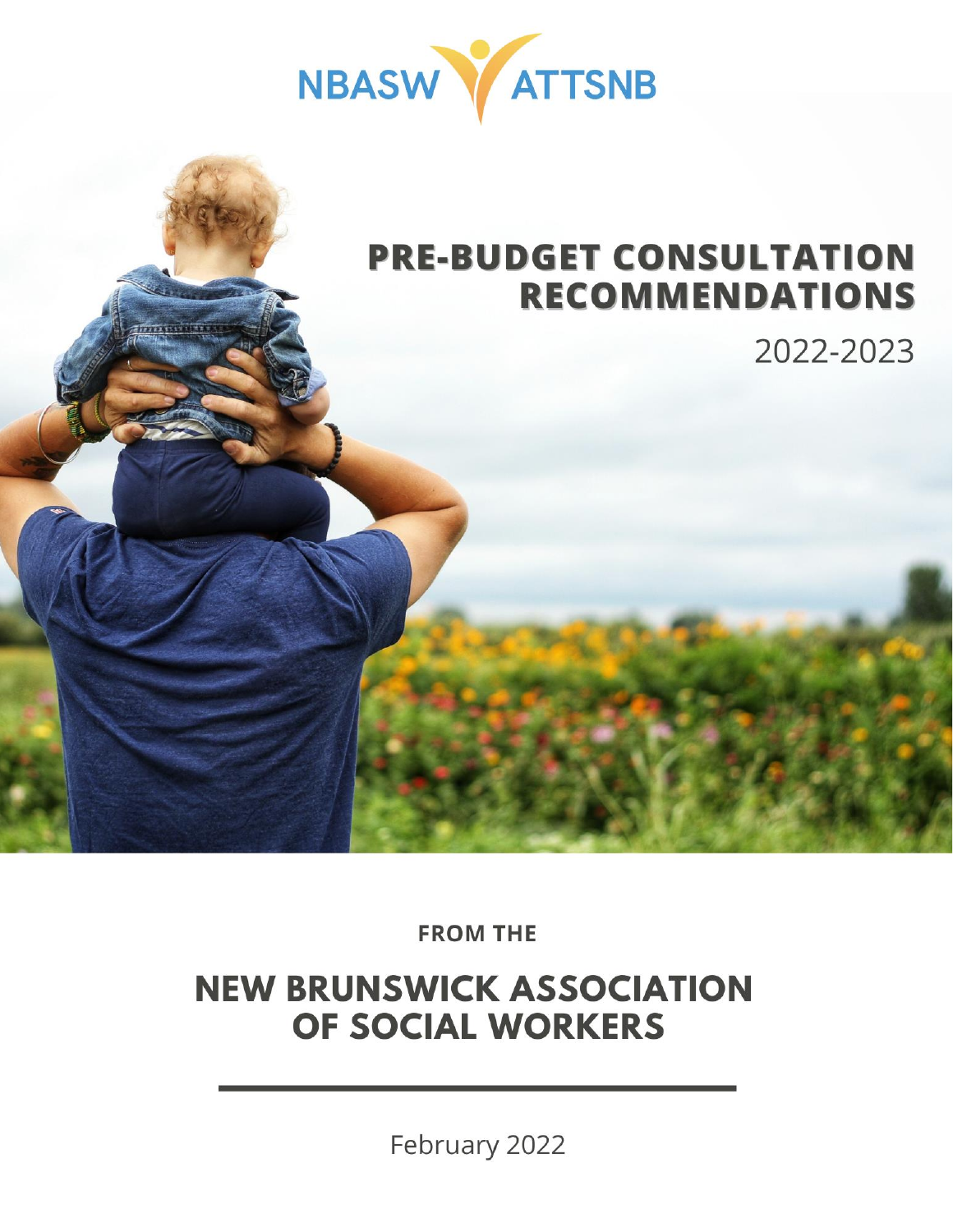

#### **2022-2023 Pre-Budget Consultation Recommendations**

The New Brunswick Association of Social Workers (NBASW) is an organization representing more than 2,150 members provincially. Its role is the promotion of excellence in social work practice and protection of the public.

Social workers are committed to supporting the well-being of all individuals and protecting the most vulnerable in our society. Social workers provide vital services to the citizens of New Brunswick, working in a variety of fields such as healthcare, mental health and addictions, child and adult protection, longterm care, education, non-profit organizations, policy, and more. Social workers are on the frontline every day, working with some of New Brunswick's most vulnerable populations and forever striving for a better, more equitable society where every citizen can reach their full potential.

The provincial government has the great responsibility to identify provincial priorities and allocate funds accordingly in the annual budget. As the voice of the social work profession in New Brunswick, the NBASW has prepared a document for the 2022-2023 government budget, highlighting some key priorities for New Brunswick social workers and the people they support.

**How can resiliency be built into government systems so that New Brunswickers can continue to access important services even during periods of significant disruption like we have experienced since the onset of the pandemic?** 

To promote resiliency in society, citizens must have accesses to the vital services they need, when they need them. The government must focus on reducing poverty and expanding access to safe, affordable housing, along with other systems that allow people to thrive and fully engage as citizens, including access to food, transportation, housing, and affordable childcare. With New Brunswick having agreed to [implement the \\$10-a-day childcare](https://pm.gc.ca/en/news/news-releases/2021/12/13/10-day-child-care-families-new-brunswick) plan, the provincial government must do its part to ensure there are sufficient licensed childcare facilities in the province to meet the demand for services, while also providing employment supports and skills training opportunities to parents who are looking to enter or reenter the workforce.

As a result of low incomes and increasing food prices and housing costs, more New Brunswickers are being forced to rely on foodbanks and other community supports to meet their basic needs. With housing and rental prices continuing to skyrocket, it is critical that the provincial budget addresses this need and allocates the appropriate funds to supporting housing initiatives along the housing continuum and budgets for the construction and maintenance of affordable housing units around the province. With New Brunswick being one of the new provinces in Canada with no rent control legislation and with the province seeing that [largest increase in rent costs country-wide,](https://www.cbc.ca/news/canada/new-brunswick/rent-housing-real-estate-new-brunswick-1.5997150) the province must immediately implement rent control legislation, ensuring that policies are in place to adequately protect renters. If this is not done in a timely manner, the province will continue to see a rise in poverty, homelessness, reliance on social assistance programs, and the negative health outcomes of living in poverty. Access to safe and secure housing is a fundamental requirement; only once people's fundamental needs are met and stability is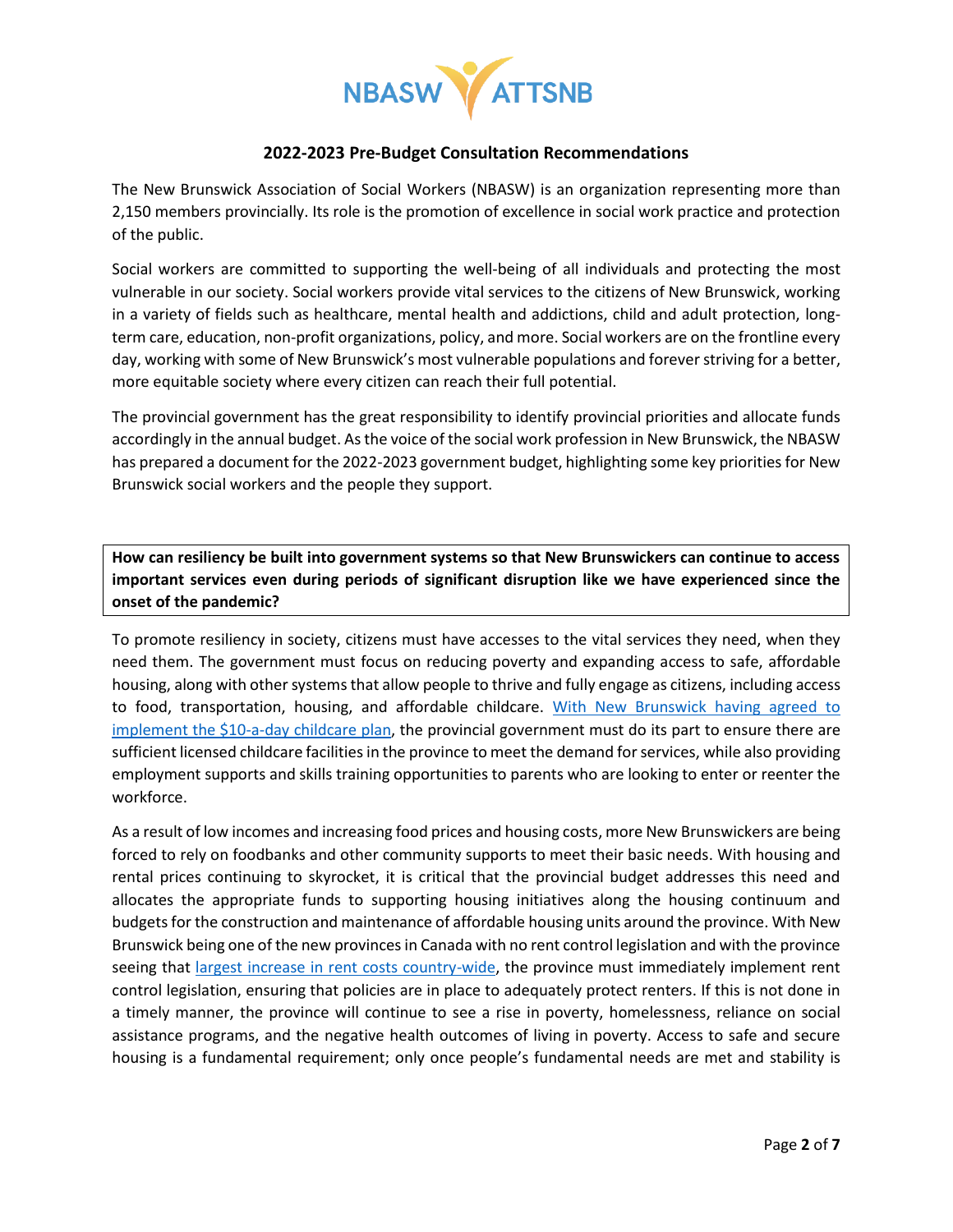

attained can people begin to reach their full potential, as represented in Maslow's [Hierarchy of Needs.](https://pixabay.com/illustrations/needs-hierarchy-maslow-triangle-5193151/)

The foundational needs, such as access to stable employment, nutritious food, secure housing, quality health services, and more, are all social determinants of health; non-medical factors that influence health outcomes and have an important influence on health inequities. Supporting New Brunswickers to attain and retain safe and affordable housing, would enhance population health outcomes.

While the social assistance reform package that was introduced in September 2021 made some positive changes to the provincial social assistance program, such as raising the amount



recipients can earn before benefits are reduced and no longer factoring in certain payments (such as child support payments) in the rate calculation, it failed to increase social assistance rates with social assistance rates in New Brunswick continuing to be some of the lowest in Canada and failing to meet the basic needs of recipients, as highlighted in *New Brunswick's [2021 Child Poverty Report Card](https://sjhdc.ca/wp-content/uploads/2021/11/New-Brunswicks-2021-Child-Poverty-Report-Card-1.pdf)*. The NBASW echoes the [New Brunswick Common Front for Social Justice](https://frontnb.ca/wp-content/uploads/2022/01/Open-Letter-to-Bruce-Fitch-with-signatories-2.pdf) in calling on the provincial government to include an increase of \$100 per month (\$1,200 per year) for all social assistance recipients in the provincial budget. The budget should include sustained funding for poverty reduction programs, supporting and sustaining grassroots initiatives at a community level.

There must be increased investment in social services, recognizing that social services are preventative measures that ultimately reduce the cost of healthcare services. Research titled the *[Effect of Provincial](https://www.cmaj.ca/content/cmaj/190/3/E66.full.pdf)  [Spending on Social Services and Health Care on Health Outcomes in Canada](https://www.cmaj.ca/content/cmaj/190/3/E66.full.pdf)* found that even if the government reallocated a small portion of funding from health to social services there would be an improvement in population health outcomes without changing the government's overall spending. As the research states, "redirecting resources from health to social services, at the margin, is an efficient way to improve health outcomes". As the [World Health Organization states,](https://www.who.int/health-topics/social-determinants-of-health#tab=tab_1) social determinants of health can be more important than health care or lifestyle choices in influencing health, accounting for 30-55% of health outcomes. The NBASW encourages the government to review healthcare spending and consider whether a reallocation to prevention and social services is feasible at this time, in light of the ongoing pandemic.

The government must increase the number of permanent social work positions within social service delivery programs, to ensure citizens have access to health professionals who are specifically trained to recognize and address personal and systemic barriers, providing New Brunswickers with wraparound services. The NBASW further recommends that the Department of Social Development streamlines their hiring processes and begins to make permanent positions available to new hires, similar to hiring processes within other government departments. This must be done to ensure that an adequate supply of social workers are recruited and retained within DSD, to provide the vital services that are mandated through the Department.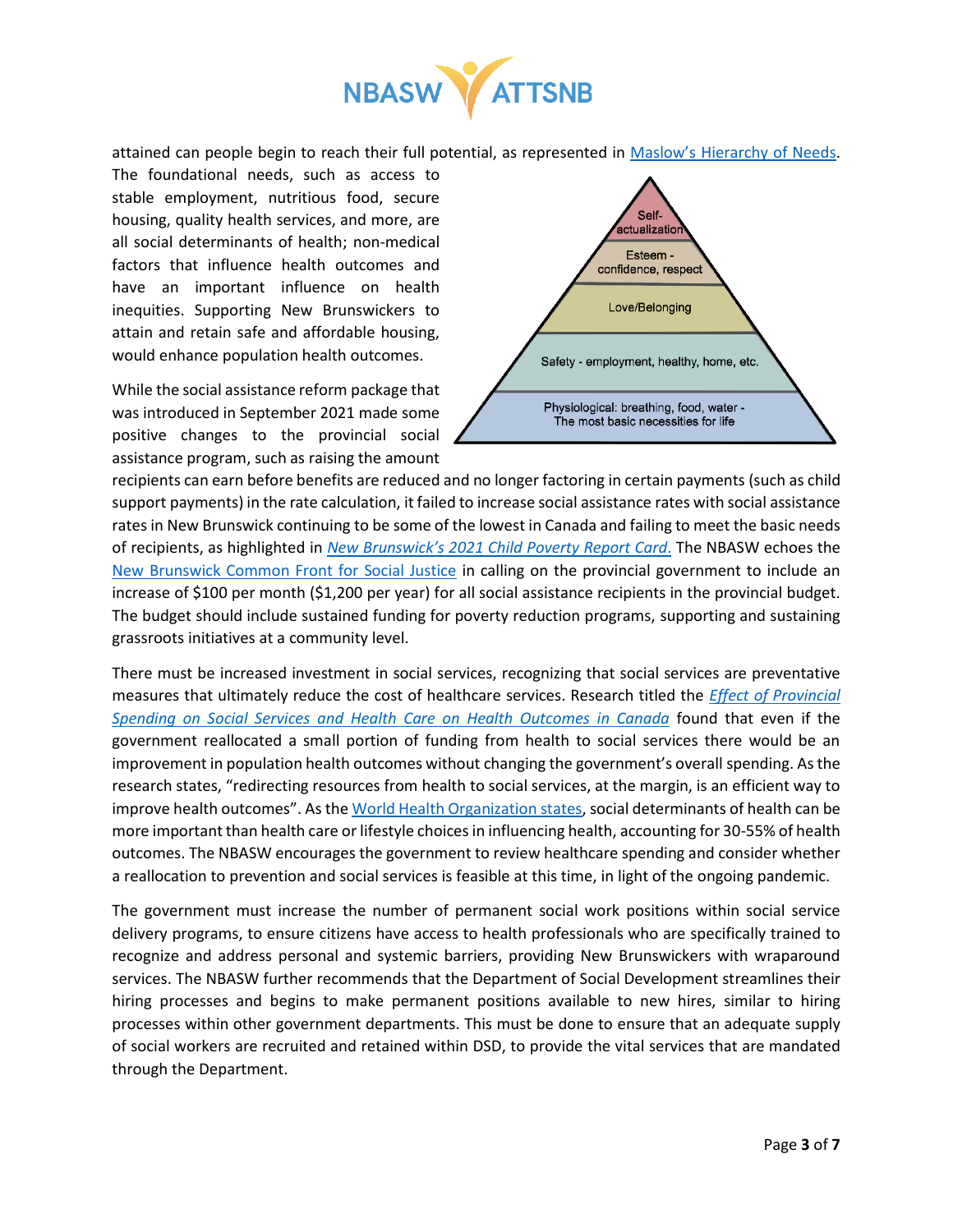

## **What supports need to be put in place to help businesses minimize the economic disruption the pandemic continues to cause?**

With the public health restrictions needed to slow the spread of the COVID-19 pandemic, many businesses have been required to close or limit the number of patrons served at various points throughout the course of the pandemic. This has resulted in loss of revenue and financial hardship for many businesses, especially small businesses. The provincial budget should reflect the hardships faced by the private sector and expand financial support programs, such as the *[NB Small Business Recovery Grant](https://onbcanada.ca/wp-content/uploads/2022/01/2022.01.31-SBRG-P3-FAQ-ENG-3.pdf)* and the *[NB Self-](https://onbcanada.ca/wp-content/uploads/2022/02/2022.02.11-QA-SELF-ENGLISH.pdf)[Employed Lockdown Fund,](https://onbcanada.ca/wp-content/uploads/2022/02/2022.02.11-QA-SELF-ENGLISH.pdf)* to support small businesses that have been ineligible to receive funding, including independent and self-employed small business owners that gross less than \$30,000. Businesses will further be supported through the implementation of the recommendations found throughout this paper, recognizing that having a physically and mentally healthy population and having programs and social services in place to support peoples participation in the workforce will stimulate the economy and help sustain businesses throughout the province.

#### **What steps need to be taken to build a resilient healthcare and senior care system that is resident focused, accessible, and adaptable to pandemic related disruptions?**

In response to the COVID-19 pandemic, th[e Department of Health provided Zoom for Healthcare](https://hpspub.gnb.ca/CC/VCC/Pages/overview.aspx?lang=) accounts at no cost for a limited period of time to public and private health professionals, including social workers, to allow them to provide secure telehealth services to clients. During the global stress and uncertainty associated with the pandemic, access to mental health services remains more important than ever. The NBASW encourages the government to continue providing Zoom for Healthcare to all health professionals, so that citizens continue having the option to access to secure and reliable telehealth services. This program must be continued even after the COVID-19 pandemic, recognizing the important role telehealth service delivery plays in expanding access to counselling and other health services. Also, as will be further discussed, investments must be made to support internet infrastructure in rural communities around the province, if virtual care is to be an available option for all New Brunswickers.

The government must continue to recruit and retain health professionals to meet the healthcare needs of New Brunswickers, recognizing that mental health is a vital component of overall health and wellbeing. Social workers have been on the frontline since the beginning of the COVID-19 pandemic, providing vital services to New Brunswickers. Social workers, like other health professionals, have experienced high rates of exhaustion and burnout during this time. Social workers must be adequately supported to enhance their personal wellbeing so they have the capacity to remain in the profession throughout their careers and can continue providing high quality services to clients. Retaining professionals to the province is key in ensuring there's an adequate workforce supply to meet population demands. Currently, the NBASW is leading the development of a social work recruitment and retention strategy action plan. While specific action plan items will be identified as the work progresses, it is evident that implementing a wellness strategy for social workers will be key in retaining social workers in New Brunswick. The NBASW urges the government to allocate funds to the timely implementation of a social work wellness strategy to ensure there is a sufficient workforce to meet the demand for service, now and for years to come.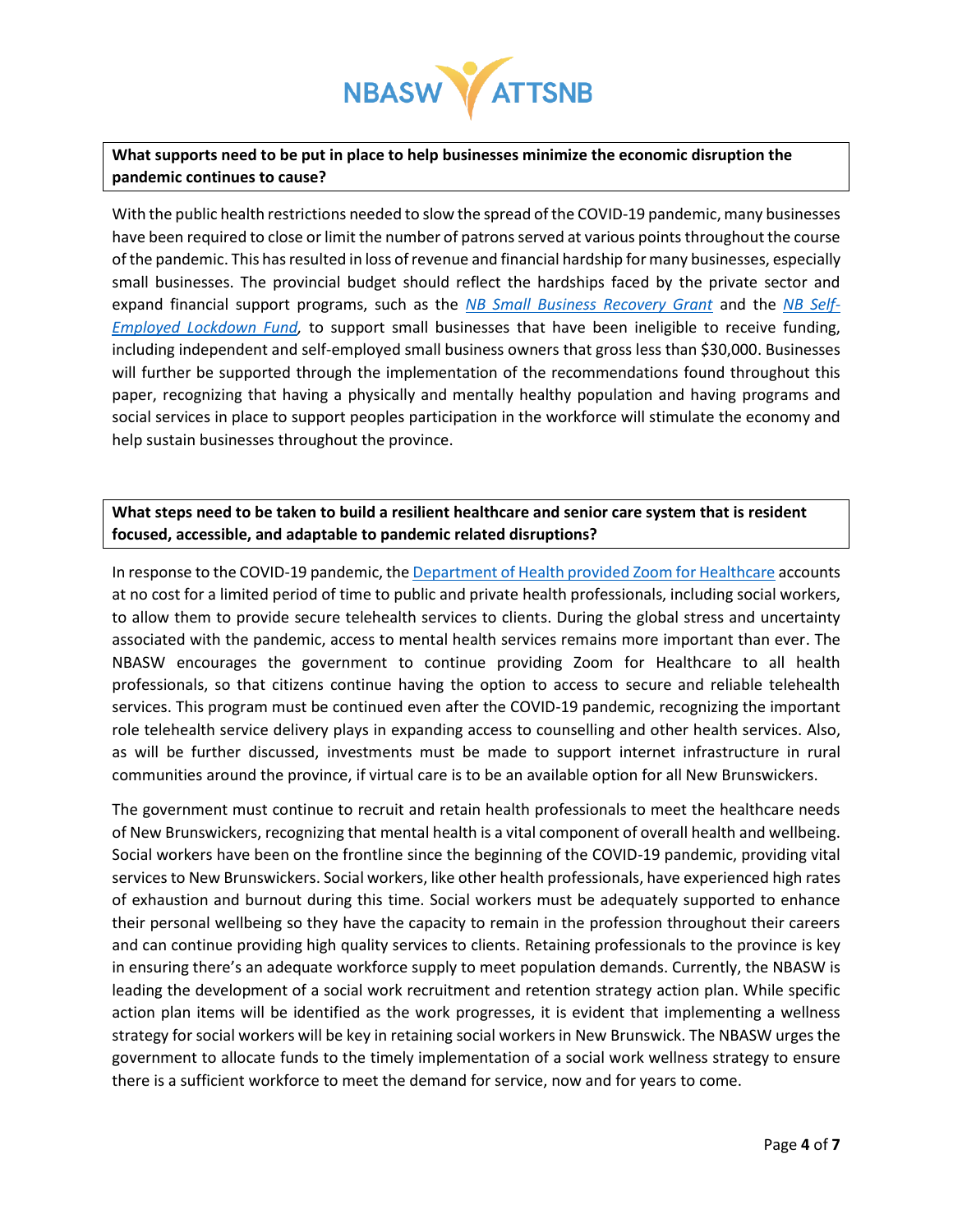

Just as it is a critical time to recruit and retain medical personnel in this province, it is equally important that the government ensures all New Brunswick citizens have access to equitable health services and invests in programs that prevent the need for future medical intervention. The [Public Health Agency](https://www.canada.ca/en/public-health/news/2021/05/covid-19-focus-on-substance-use-and-stigma.html) of [Canada](https://www.canada.ca/en/public-health/news/2021/05/covid-19-focus-on-substance-use-and-stigma.html) recognizes that the COVID-19 pandemic has had an extremely negative effect on people's mental health and has resulted in an over-all increase in substance abuse, with global stress, unemployment, underemployment, lack of social connection, and lack of or reduced access to services exacerbating mental health and addiction issues. Since the pandemic began, there has been an international increase in substance use and drug overdoses. A strategy must be developed to mitigate the dangers associated with drug use. Supervised consumption sites are an effective means of reducing the harms associated with drug use, as they reduce the spread of infectious diseases by providing sterile equipment and providing a safe space for people to use drugs, having medical personnel on hand to respond to medical emergencies and drug overdoses, and providing a means of connecting service users with other community resources. As **Health Canada** states, "Supervised consumption sites and services save lives and benefit communities". In response to the ongoing opioid epidemic, the government should implement supervised consumption sites across New Brunswick, as a key harm reduction strategy.

Mental health has a direct impact on all aspects of life, influencing how people respond to stressful situations, relate to others, and make choices. The *[Statistics Canada Canadian Health Survey on Children](https://www150.statcan.gc.ca/n1/daily-quotidien/200723/dq200723a-eng.htm)  [and Youth](https://www150.statcan.gc.ca/n1/daily-quotidien/200723/dq200723a-eng.htm)* found that youth ages 15-24 have experienced the greatest decline in mental health since the start of the COVID-19 pandemic. It is important that the government recognizes this impact and makes the necessary investment to ensure that all citizens, including youth, have timely access to mental health services. The government must ensure earmarked federal dollars are spent on mental health and the NBASW encourages the government to fund positions for additional mental health social workers around the province, to reduce waitlist times and ensure mental health services are accessible for all residents of New Brunswick.

The new One-at-a-Time Therapy program has so far been extremely effective in reducing waitlists, with the [government stating](https://www2.gnb.ca/content/gnb/en/news/news_release.2022.02.0078.html) that it's already reduced the provincial waitlists for mental health and addiction services by 46% since its implementation in February 2022. The program is currently available to people 16 years and up. To meet the mental health needs of younger populations, the government must invest in expanding the program by removing the age limits currently associated with One-at-a-Time Therapy. This change must be made to remove barriers in children and youth accessing preventative mental health services. Social workers can provide social work services to individuals of any age based on informed consent. Persons of any age who have the capacity to provide informed consent for services can access social work services, as outlined in the NBASW *[Standards Regarding the Capacity of Minors to Consent to](https://www.nbasw-atsnb.ca/assets/Uploads/Standards-Regarding-Capacity-of-Minors-EN.pdf)  [Social Work Services](https://www.nbasw-atsnb.ca/assets/Uploads/Standards-Regarding-Capacity-of-Minors-EN.pdf)* and the NBASW's newly adopted *Guideline [on Assessing the Capacity of Minors](https://www.nbasw-atsnb.ca/assets/Uploads/Guideline-on-Assessing-the-Capacity-of-Minors-EN2.pdf)*.

Throughout the pandemic there has been a need for enhanced and innovative community-based services, to reduce the number of New Brunswickers who depend on the hospital system to receive care that could otherwise be managed at home. As highlighted in *[We are all in this together: Aging Strategy for New](https://www2.gnb.ca/content/dam/gnb/Departments/sd-ds/pdf/Seniors/AnAgingStrategyForNB.pdf)  [Brunswick,](https://www2.gnb.ca/content/dam/gnb/Departments/sd-ds/pdf/Seniors/AnAgingStrategyForNB.pdf)* New Brunswick is both the fastest aging province in Canada and the province with the highest number of older adults, New Brunswick must be proactive in addressing the needs of the older population. Social workers can play a key role in supporting New Brunswick's aging population to lead healthy lives with the greatest level of independence possible. A focus on a home first approach, with the goal of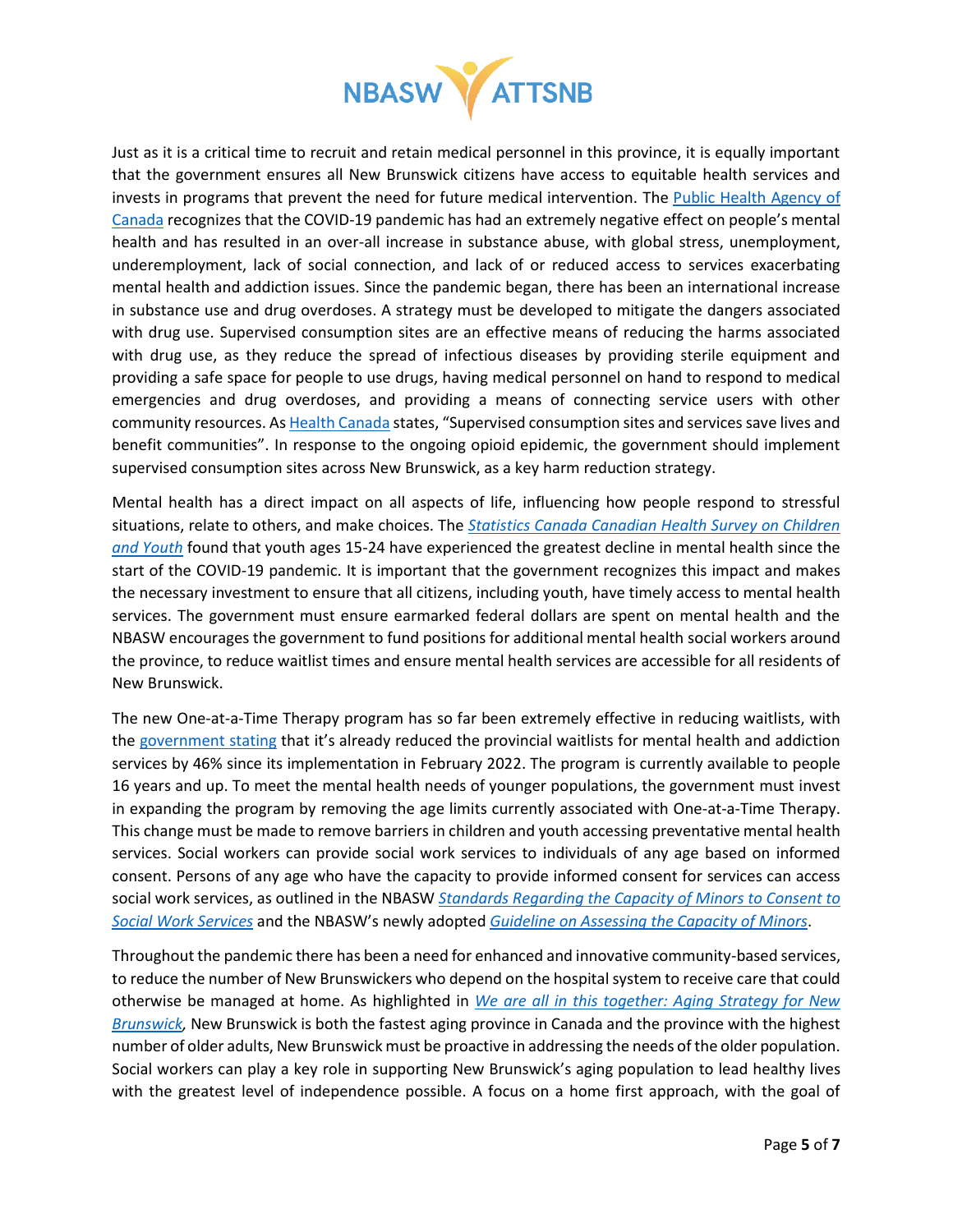

avoiding or delaying institutionalization, can result in cost savings, while allowing older adults and individuals with a disability to continue living in their communities. With the ongoing COVID-19 pandemic and the need for enhanced safety measures and physical distancing, the need for solutions that allow people to remain at home and age in place is greater than ever.

The government must implement aging in place strategies and provide financial support for informal caregivers. Informal caregivers are the unpaid people providing support to older adults in New Brunswick, often they are friends and family members. Informal caregivers are the hidden pillar of the healthcare system; by delaying entry into a hospital, nursing home, or special care home, informal caregivers save costs and increase institutional capacity while allowing older adults to continue living in their communities. *[Seniors in Transition: Exploring Pathways Across the Care Continuum](https://www.cihi.ca/sites/default/files/document/seniors-in-transition-report-2017-en.pdf)* explains that, by delaying entry into an institutional setting by just one month, the system could serve 1,000 more people within existing capacity. Informal caregivers must be adequately supported in caring for their loved ones at home, through both training and financial benefits. First Nations communities are leaders in this and have doing this type of work within their families and communities, with programs such as the Assisted Living Program in place to support individuals in supporting their loved ones.

## **What is needed to support and strengthen the province's education systems to support a healthy and adaptable learning environment?**

During the closures caused by the COVID-19 pandemic, people around the world have had to adjust to the "new normal" and physically distance themselves to reduce the spread of the virus. Fortunately, technology has allowed for many to continue working and learning from home and has allowed for the continuation of services through online platforms. However, there are some ongoing barriers to working and learning from home. The lack of high-speed internet access in many rural areas of New Brunswick continues to be a barrier for residents trying to work and attend school and meetings online. As *[Waiting](https://cca-reports.ca/wp-content/uploads/2022/01/Waiting-to-Connect_FINAL-EN_digital.pdf)  [to Connect](https://cca-reports.ca/wp-content/uploads/2022/01/Waiting-to-Connect_FINAL-EN_digital.pdf)* a Council of Canadian Academies report found, the ongoing connectivity gap maintains and perpetuates inequalities and disproportionately affects marginalized populations in rural and remote areas, such as Indigenous communities. In a day and age where high-speed connection is critical for successful personal, professional, and educational functioning, high-speed internet access must be provided to rural residents of New Brunswick. Having access to fast and reliable internet will enhance community development in rural regions by removing technological barriers that may be preventing some from relocating more rurally. High speed internet access in rural and remote areas of the province is key to the delivery of services and to economic development. Private investors are required to make highspeed internet available province-wide and the government should ensure adequate governmental incentives are in place to motivate the private sector to make the necessary investments.

In addition to lack of high-speed internet in rural areas of the province, access to reliable technology is a key barrier to implementing a blended education system. Poverty is a pervasive and ongoing problem in New Brunswick. Using 2019 data, the *New Brunswick's [2021 Child Poverty Report Card](https://sjhdc.ca/wp-content/uploads/2021/11/New-Brunswicks-2021-Child-Poverty-Report-Card-1.pdf)* found that over 21% of children in New Brunswick are living in poverty, with many of these children living far below the poverty line. That is over 30,000 children, with Indigenous children, immigrant children, and children from single-parent families being disproportionately represented in this figure. Since the figures in the 2021